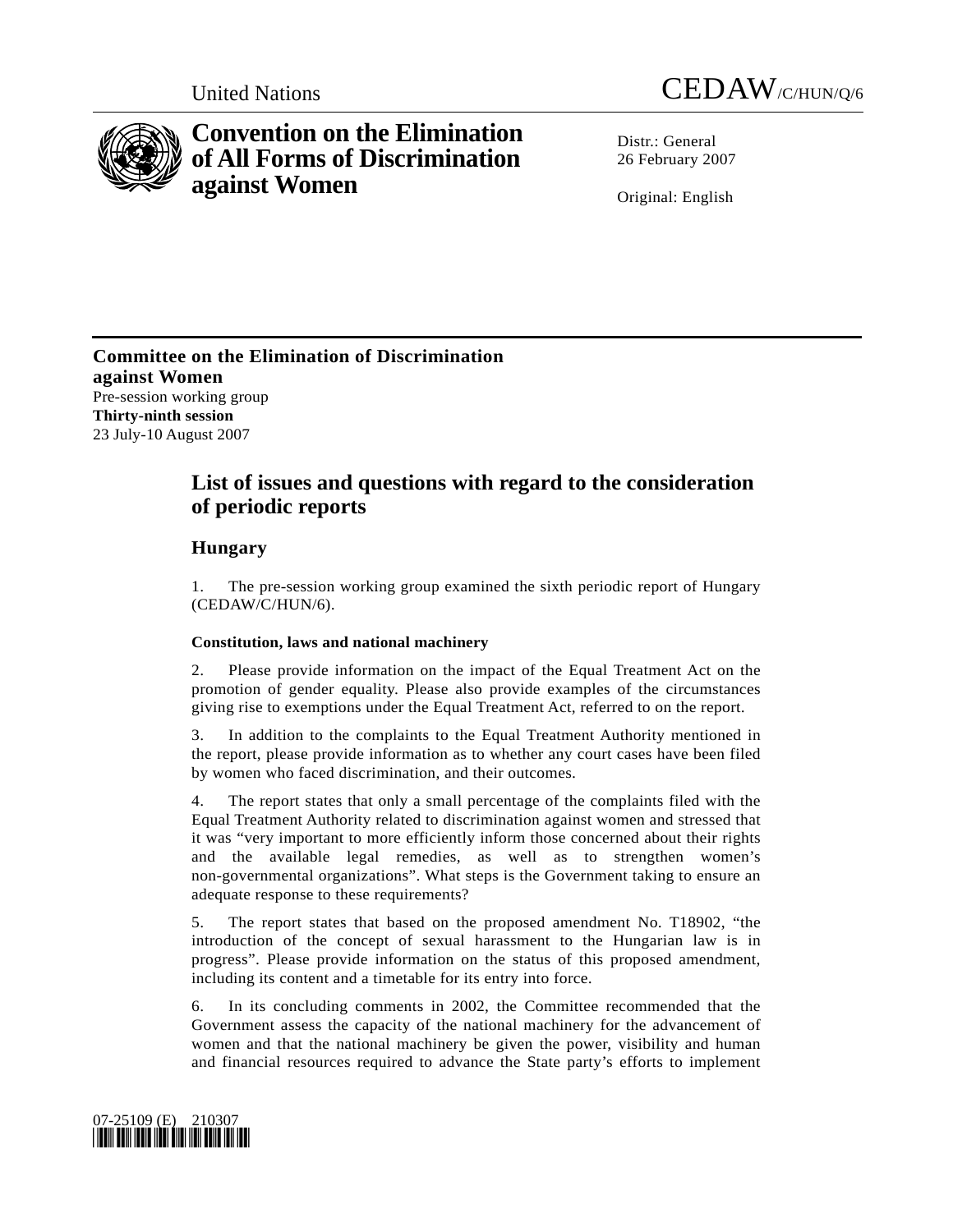the Convention.[1](#page-1-0) Please provide information on whether the measures taken do indeed strengthen the national machinery for gender equality and effectively respond to the concerns and recommendations previously expressed, including information on the relationship and coordination among all the structures in place at the national and decentralized levels.

#### **Temporary special measures**

7. The report states that "there is a lot to do before de facto equality is attained" and "this requires positive measures leading to real equality". The report also states that "there is a legal possibility for applying quota systems and other preferential rules" under the Equal Treatment Act. Please provide details on the temporary special measures, in accordance with article 4, paragraph 1, of the Convention, that are in place and are planned, and give an assessment of their impact in terms of accelerated achievement of the goal of de facto equality.

#### **Political participation and decision-making**

8. Considering that there have been no significant changes to women's access to decision-making posts, please provide details about the measures undertaken by the Government to improve women's participation in political and public life, particularly at senior levels, including in the Parliament, Government Ministries and local government, taking into account general recommendation 25 on article 4, paragraph 1, of the Convention and general recommendation 23 on women in public life, within a given time frame.

#### **Violence against women**

9. Please provide information on the implementation of the amendment of 2005 to act IV of 1978 of the Criminal Code and the amendment of 2006 to act XIX of 1998 on criminal proceedings, regarding restraining orders, including how many restraining orders have been issued and under what circumstances, and what is being done to inform women about the availability of this means of protection.

10. Please provide updated information on the number of court proceedings involving violence against women, including domestic violence, and indicate the number of convictions and the sentences imposed.

11. Please provide information on the implementation of the national strategy for the prevention and effective treatment of violence within the family, adopted by Parliament, including the goals and given timetables under the strategy.

12. The report states that "no training was provided on an organized and regular basis on the specific topic of family violence for those in charge of the application and enforcement of the law" (see CEDAW/C/HUN/6, footnote 30). Please indicate the steps being taken to provide such training and to ensure that public officials, especially law enforcement officials, the judiciary, health professionals and social workers, are fully sensitized to all forms of violence against women, as recommended by the Committee in its 2002 concluding comments.[2](#page-1-1)

<span id="page-1-1"></span><span id="page-1-0"></span>**\_\_\_\_\_\_\_\_\_\_\_\_\_\_\_\_\_\_** 

<sup>1</sup> *Official Records of the General Assembly, Fifty-seventh Session, Supplement No. 38* (A/57/38), para. 316.

<sup>2</sup> Ibid., para. 322.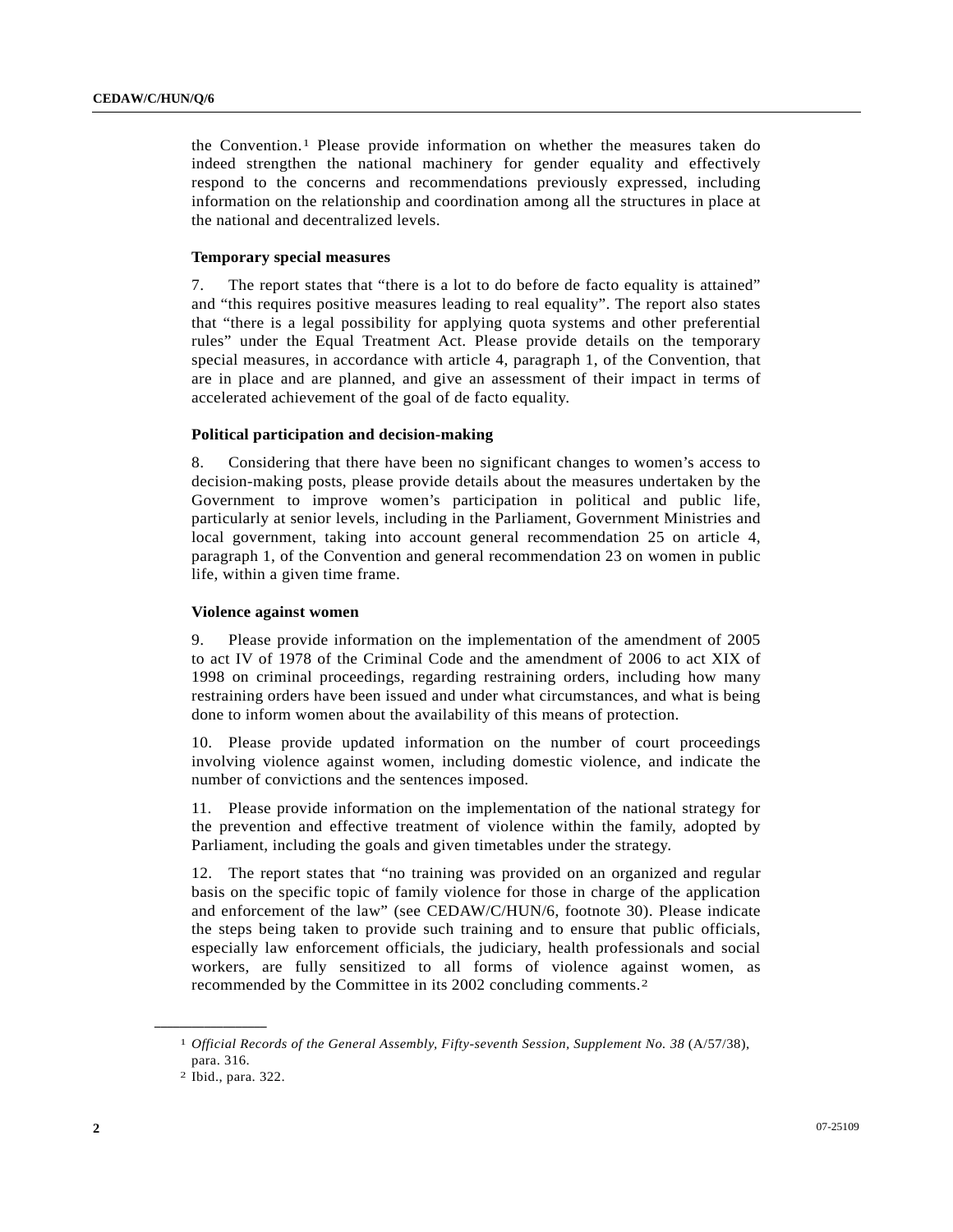13. The report refers to a number of initiatives, including a National Crisis Management and Information Telephone Service, a pilot programme providing temporary homes for victims and the Secret Shelter. Please indicate whether these initiatives remain in place and whether the pilot programme has been extended to other regions of the country. Please also indicate how many shelters exist for victims of domestic violence, whether victims have access to legal aid and describe any other services and assistance offered to victims of domestic violence.

14. In its 2002 concluding comments, the Committee recommended that the State party reform its law to define sexual crimes as crimes involving violations of women's rights to bodily security and that the State party define the crime of rape as sexual intercourse without consent, and amend its law on seduction of girls less than 14 years of age to incorporate the concept of statutory rape and prohibit sexual intercourse with underage girls. Please provide information on the steps taken to implement the Committee's recommendation.

15. At its thirty-sixth session in August 2006, the Committee decided to bring to a close its follow-up to the views of the Committee in communication No. 2/2003, Ms. A. T. v. Hungary, adopted on 26 January 2005, and also decided that any further information on follow-up to the views would be requested in the framework of the reporting procedure under article 18 of the Convention. Please provide information on further action taken in follow-up to the recommendations of the Committee concerning the author of the communication.

#### **Exploitation of prostitution and trafficking**

16. In its 2002 concluding comments, the Committee requested the State party to include in its next report information on the review of its draft law on prostitution and information on any legislative changes to ensure that the exploitation of women in prostitution is effectively prohibited and that they are provided with access to health and social services and alternative means of support for the protection of their human rights.[3](#page-2-0) The report refers to a new concept that was prepared in 2005 by the Ministry of Interior, which is "a summary of the problems of the existing regulatory system and the possible alternatives of stepping forward", and also refers to a pilot project providing mobile screening medical examination for prostitutes. Please provide information on the content and status of this new concept, whether it is being implemented, and other steps taken by the Government to implement the Committee's recommendation.

17. Please provide data on the number of women and girls who are trafficked to, from and through Hungary and also provide information on the numbers of prosecutions and convictions of traffickers.

18. The report states that steps have been taken "to create a National Programme aiming to prevent trafficking in people, to help victims and to enable their social reintegration". The report also refers to some other initiatives, such as an action plan against trafficking in persons developed by the Ministry of Interior. Please provide information on the status of the proposed national programme and/or action plan, including whether adopted and in force as well as on measures taken. Also indicate the results of any assessment undertaken of the national programme, the action plan

<span id="page-2-0"></span>**\_\_\_\_\_\_\_\_\_\_\_\_\_\_\_\_\_\_** 

<sup>3</sup> Ibid., para. 324.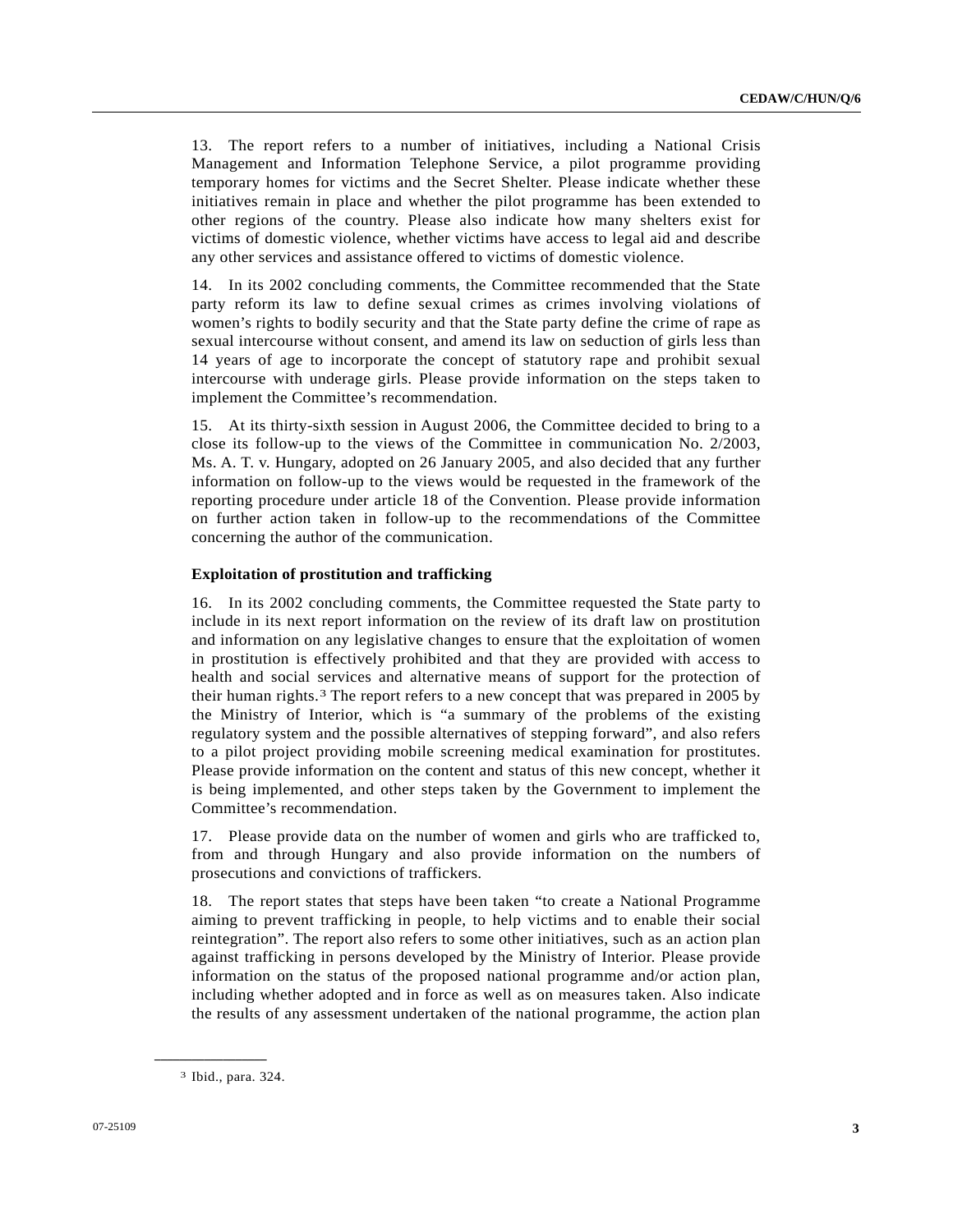and other initiatives to combat trafficking and protect the victims, and steps taken in response to such an assessment.

#### **Stereotypes and education**

19. In its 2002 concluding comments, the Committee urged the State party to design and implement comprehensive programmes in the educational system, including human rights education and gender training, which includes dissemination of information on the Convention, with a view to changing existing stereotypical attitudes, including advancing the notion of parenting as a social responsibility of both mothers and fathers.[4](#page-3-0) Please provide further details on the State party's comprehensive response to implement the Committee's recommendation. Please include information on measures to eliminate gender role stereotypes from school textbooks, within a given time frame.

20. The report states that "there is definite gender segregation not only in general in the various types of secondary education but also within the choice of vocation" and that "there is significant gender segregation in the choice of vocation in tertiary education as well". What measures are in place to encourage women and men to pursue non-traditional studies and careers, and what is their impact?

#### **Employment**

21. The report discusses the wage differentials between women and men. In addition to the 50 per cent wage increase in the public sector, and considering that in the private sector the wage difference is higher, please indicate what other efforts have been made to address this problem and what has been the impact of such steps.

22. The report states that under the Equal Treatment Act "if the employer pays a lower wage to a woman he will be exempted from liability if there is a rational reason — directly related to the given legal relationship according to an objective evaluation — for the difference between pay levels. This rule is not adequate in the case of differences between wages paid to men and to women, this possibility for exemption should not be made available". Please indicate whether this exemption is still provided under the Act, and if so, what efforts are being made to change this, within a given time frame.

23. The report refers to horizontal segregation of the labour market, stating that about a quarter of all professions have become completely feminized. It also refers to vertical segregation, whereby women are underrepresented in senior/managerial positions. Please provide information on measures being taken to address this situation, including through the use of temporary special measures, in accordance with article 4, paragraph 1, of the Convention, and the Committee's general recommendation 25.

#### **Health**

<span id="page-3-0"></span>**\_\_\_\_\_\_\_\_\_\_\_\_\_\_\_\_\_\_** 

24. The report refers to the high rates of mortality among women due to cancer, including lung, breast, colon and ovarian cancer. Please elaborate further on the preventive and other measures taken to address this situation and their impact.

<sup>4</sup> Ibid., para. 320.